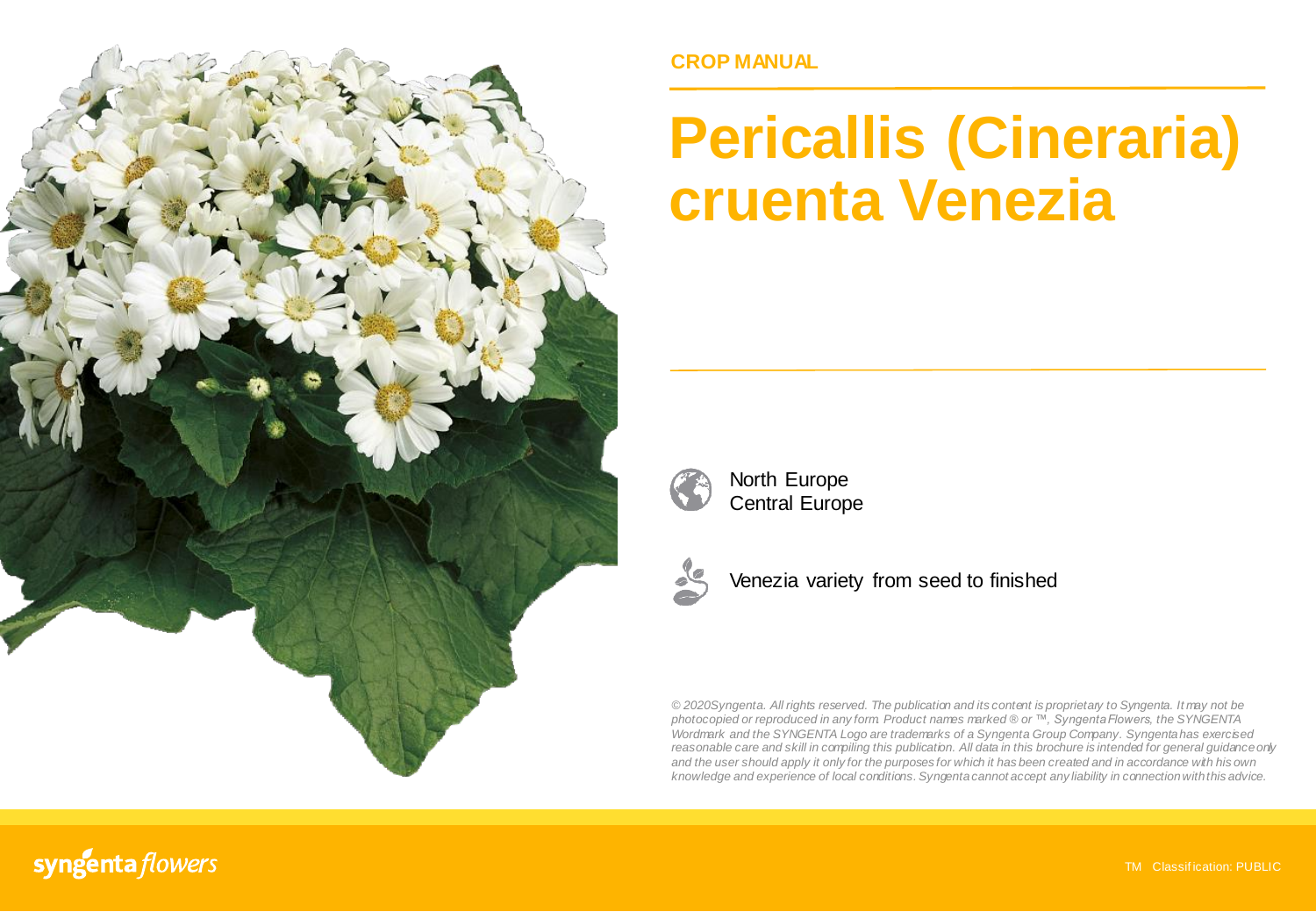# Finished Plant Venezia

| <b>Series</b> | <b>Type</b> | Leaf colour | Pot size | <b>VM</b><br>Plants/m <sup>2</sup> finished<br>m <sup>2</sup> |
|---------------|-------------|-------------|----------|---------------------------------------------------------------|
| Venezia       | seed        | green       | 10-12 cm | $16 - 22$                                                     |

#### **Remarks**

The culture time from transplant varies greatly depending on the season and cultural procedures between 12 and 16 weeks.

The cineraria needs approx. 12 weeks in autumn for flowering in November and temperatures of 10 - 15 ° C during the day.

8° C at night. It takes longer (16 weeks) for a cold cultural tour in winter.

| Calendar Week 2 3 4 5 6 7 8 9 10 11 12 13 14 15 16 17 18 19 |  |  |  |  |  |  |  |  |  |
|-------------------------------------------------------------|--|--|--|--|--|--|--|--|--|
|                                                             |  |  |  |  |  |  |  |  |  |
|                                                             |  |  |  |  |  |  |  |  |  |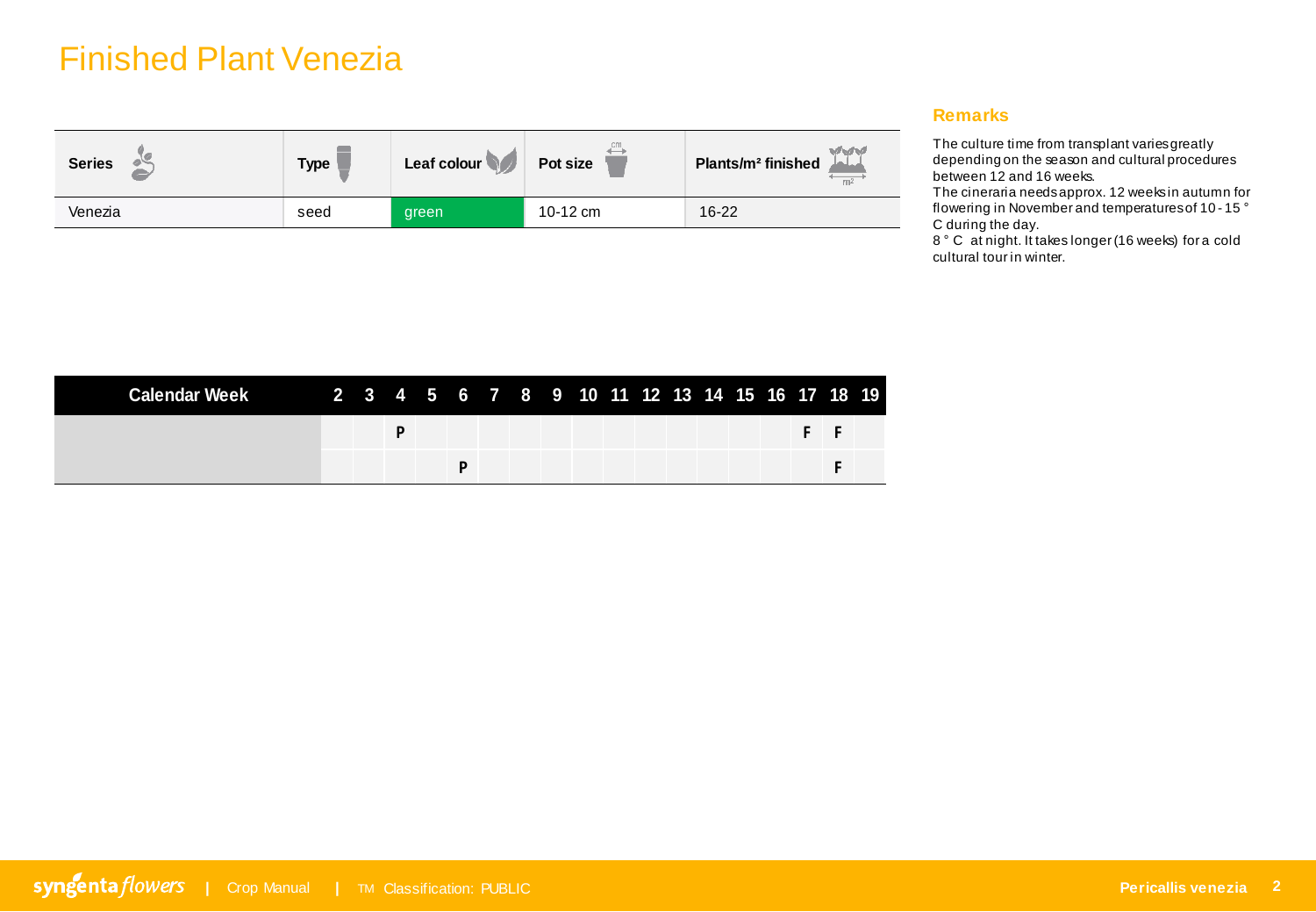# Cultivation Advice

After transplant, maintain cool days with 18° – 20°C nights for approximately 2 weeks. Venezia does not require vernalization to induce flowering. Chilling period after 8-10 leaves benefits flowering. Cool growing temperatures makes plants compact but delays flowering.

Plant spacing needs to be done as soon as the plants reached the edge of the pot to allow enough air between plants.



### **Fertilization & Substrate**

Properly drained substrate is very important! Especially during the colder period when temperatures and light conditions are low, and the substrate dries slowly. pH 5,9-6,2. Higher pH values (above 6.5) hinder iron availability. Basically recommended clay content of about 15%. Cineraria are slow-growing plants, so the fertilization is adjusted accordingly Ammonium-based feeds will not be beneficial when temperatures are below 8°C. Feed with a calcium-based fertilizer (13-2-13).



#### **Pests**

Preventive insecticide: Against chewing insectsAphid, trips, whitefly.



**Diseases**

Preventive fungicide against soil borne diseases like Pythium, Alternaria, Botrytis, powdery mildew Verticillium, TSWV, Phytophthora Preferred products depends on the country



**Light**

Ŵ,

Keep under short days. Long days will promote bolting. Provide Excessive light levels will result in leaf burn.



**Irrigation**

Alternate between moisture levels wet (4) and moist (3). Allow media to approach level (3) before re-saturating to level (4).



## **PGR Applications**

Chemical PGRs are not necessary on Venezia. Venezia is already more compact caution must be used to keep from over growth regulating. However, for toning purposes, growth can easily be controlled with B-Nine (daminozide),



### **Tips & Tricks**

At light intensities of over 30 klux the plants should be shaded to prevent the risk of leaf burns.

Ensure good air circulation in the stock and avoid too close a standing distance. Otherwise this will increase the risk of infection by fungal diseases and they will show excessive unwanted growth in length. Cold treatment can be extended to promote plant build up.